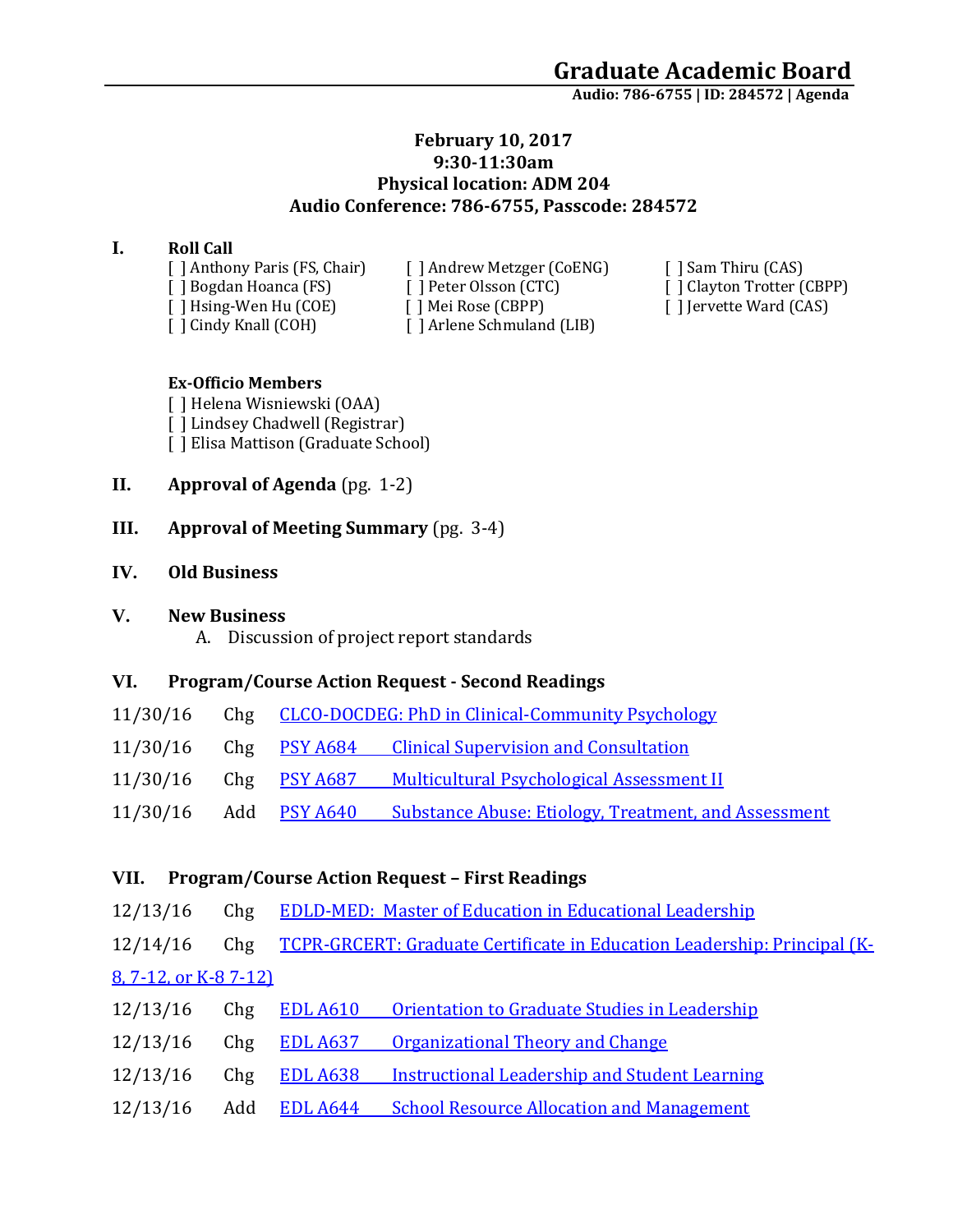| 12/13/16                  |              | Chg EDSE A633 Autism: Communication and Social Disorders         |
|---------------------------|--------------|------------------------------------------------------------------|
| 12/14/16                  |              | Chg EDSL A695A Beginning Internship in Speech-Language Pathology |
| 12/14/16                  |              | Chg EDSL A695B Advanced Internship in Speech-Language Pathology  |
| 01/12/17                  | Add GIS A655 | <b>Spatial Analysis</b>                                          |
| $01/12/17$ Add $GIS A658$ |              | <b>Spatial Data Management</b>                                   |

## **VIII. Administrative Reports**

- A. Vice Provost, Helena Wisniewski
- B. University Registrar, Lora Volden
- C. Graduate School, Elisa Mattison
- D. GAB Chair, Anthony Paris

# **IX. Informational Items and Adjournment**

A. Next meeting: 2/24/17 (LIB 302)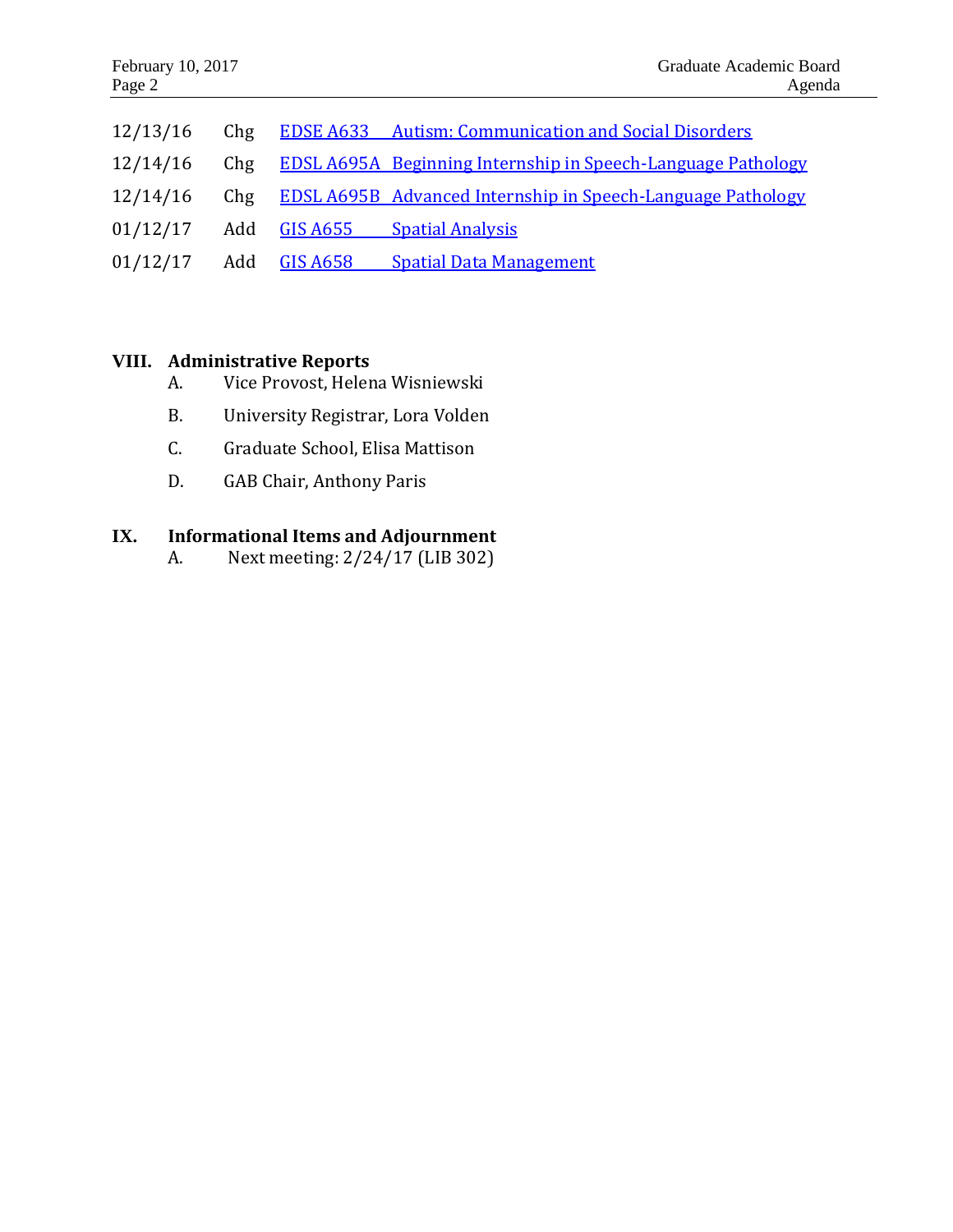**Audio: 786-6755 | ID: 284572 <sup>|</sup> Summary**

### **January 27, 2017 9:30-11:30am Physical location: ADM 204 Audio Conference: 786-6755, Passcode: 284572**

## **I. Roll Call**

[P] Cindy Knall (COH) [P] Arlene Schmuland (LIB)

[P] Anthony Paris (FS, Chair) [P] Andrew Metzger (CoENG) [P] Sam Thiru (CAS) [P] Bogdan Hoanca (FS) [P] Peter Olsson (CTC) [A] Clayton Trotter (CBPP) [P] Hsing-Wen Hu (COE) [P] Mei Rose (CBPP) [P] Jervette Ward (CAS)

### **Ex-Officio Members**

[P] Helena Wisniewski (OAA) [P] Lindsey Chadwell (Registrar) [A] Elisa Mattison (Graduate School)

- **II. Approval of Agenda** (pg. 1-2) *Approved*
- **III. Approval of Meeting Summary** (pg. 3-4) *Approved*
- **IV. Old Business**
- **V. New Business**

A.

### **VI. Program/Course Action Request - Second Readings**

- 10/07/16 Add ECON A656 [Behavioral Economics](https://nextcatalog.uaa.alaska.edu/courseleaf/courseleaf.cgi?page=/courseadmin/7341/index.html&step=tcadiff)
- 12/07/16 Add [-MS: Master of Science in Applied Geological Sciences \(MSAGS\)](https://nextcatalog.uaa.alaska.edu/courseleaf/courseleaf.cgi?page=/programadmin/289/index.html&step=tcadiff)
- 12/07/16 Add GEOL A626 [Advanced Mineral Resources](https://nextcatalog.uaa.alaska.edu/courseleaf/courseleaf.cgi?page=/courseadmin/7862/index.html&step=tcadiff)
- 12/07/16 Add GEOL A676 [Applied Geophysics](https://nextcatalog.uaa.alaska.edu/courseleaf/courseleaf.cgi?page=/courseadmin/7863/index.html&step=tcadiff)
- 12/07/16 Add GEOL A678 [Petroleum Geophysics and Petrophysics](https://nextcatalog.uaa.alaska.edu/courseleaf/courseleaf.cgi?page=/courseadmin/7865/index.html&step=tcadiff)
- 12/07/16 Add GEOL A689 [Geology Graduate Seminar](https://nextcatalog.uaa.alaska.edu/courseleaf/courseleaf.cgi?page=/courseadmin/7866/index.html&step=tcadiff)

*Motion to approve second read. Motion passes.* 

### **VII. Program/Course Action Request – First Readings**

- 12/22/16 Add GEOL A623 [Advanced Igneous and Metamorphic Petrology](https://nextcatalog.uaa.alaska.edu/courseleaf/courseleaf.cgi?page=/courseadmin/7920/index.html&step=tcadiff)
- 12/22/16 Add GEOL A688 [Professional Project](https://nextcatalog.uaa.alaska.edu/courseleaf/courseleaf.cgi?page=/courseadmin/7916/index.html&step=tcadiff)

*Motion to waive first, approve for second. Unanimously Approved. Motion Passes.*